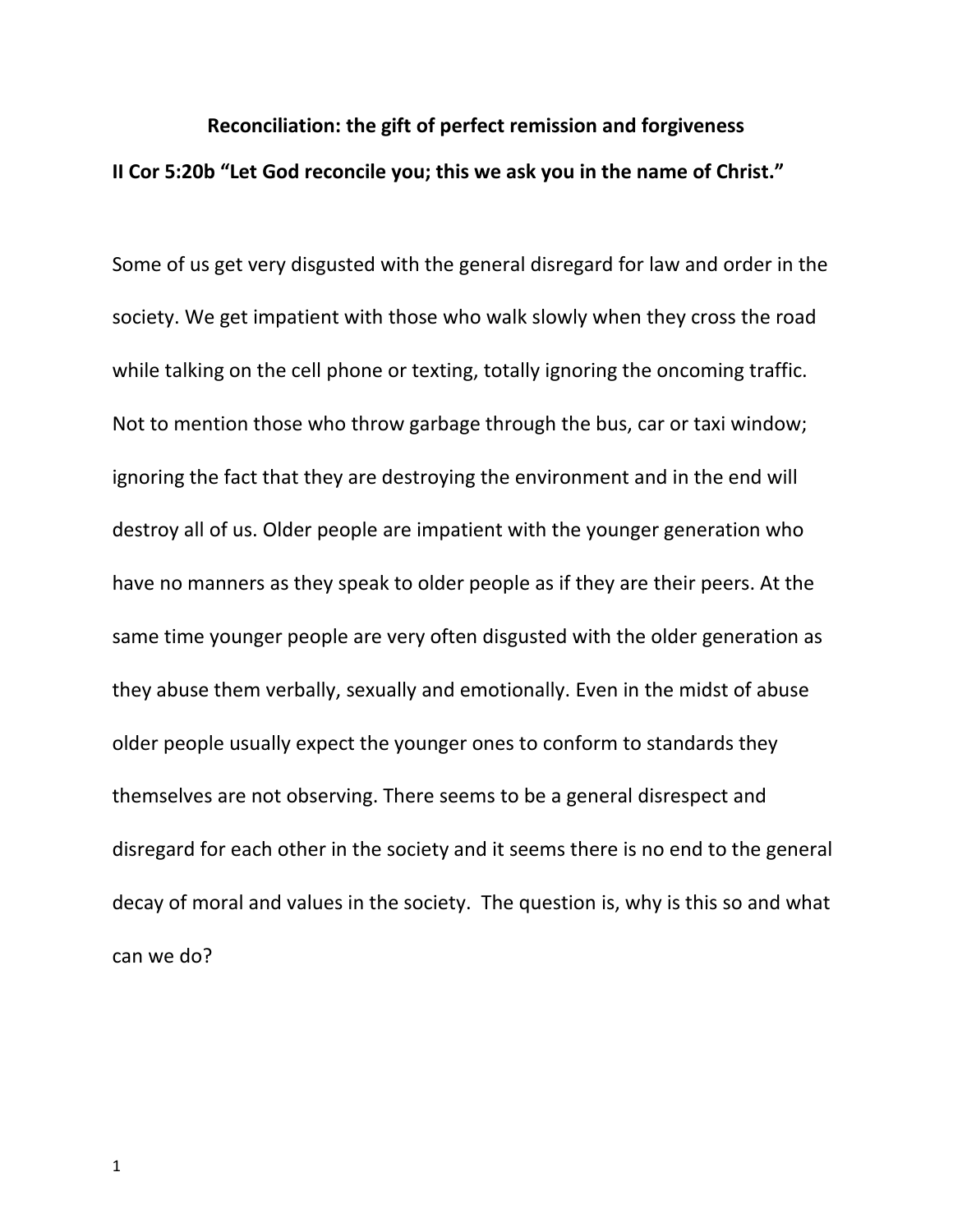In the second reading for today St Paul suggests the overall problem lies in the reality of people's separation from God and from each other. Sin is the term St Paul uses to describe the reality I just described. Sin separates us from God and each other. Bad behaviour is the result of sin in the world and people are prepared to live in sin rather than live with God. Of course this reality of sin is nit just the lot of people outside the Church; people inside the Church are just as guilty. Some Church people behave worse than those who are on the outside; for this reason those on the outside looking on say I will never become a member of the Church because of the way so and so behaves. Of course we should not allow the behaviour of others to stop us from being reconciled with God and with others, nevertheless, sin works in the people of faith as much a it works in the people on the outside.

St Paul's answer to the problem of sin or bad behaviour is reconciliation with God. In II Cor 5:20 he says, "Let God reconcile you; this we ask you in the name of Christ." For St Paul, good behaviour lies in dependence on God to shape us into the people God wants us to be; good behaviour is a gift from God. St Paul says good behaviour, or a life reconciled to God, is "the work of God who in Christ reconciled us to himself, and who entrusted to us the ministry of reconciliation"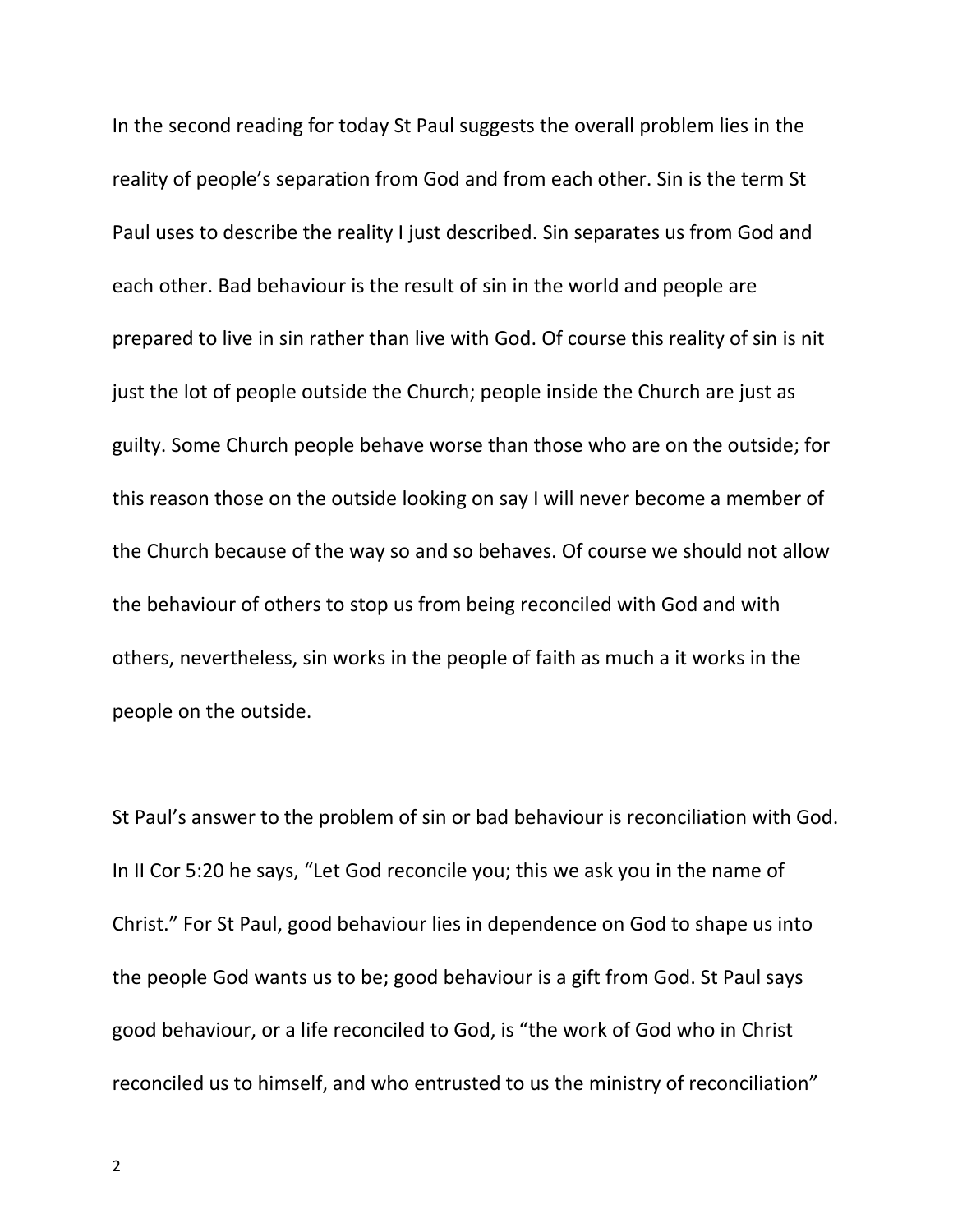(II Cor 5:18). This reconciliation is the reason we prayed earlier in the Collect for Ash Wednesday for "perfect remission and forgiveness through Jesus Christ our Lord." Of ourselves and by ourselves we are condemned to our bad behaviour, however, if we are reconciled by God to God and with each other our behaviour can be transformed and we can be like God and live a godly life. Lent is a time for us to examine ourselves and our relationship with God and each other. It is reconciliation with God and each other than stands at the basis of transforming bad behaviour into good behaviour.

"Let God reconcile you." This is the message of St Paul to us at the beginning of Lent. This is an invitation to humility. Reconciliation means the restoration of friendly relations or making one view or belief compatible with another.<sup>[1](#page-2-0)</sup> This suggests that to be reconciled is to be open to being friends with others, even our enemies; it means to be open to loving our neighbour as ourselves. This is indeed a call to humility. It is a reminder that we are dust; we are of the earth and to the earth we shall return. The one thing that can be preserved from the dust which makes us is our souls. On this Ash Wednesday we are called to repent and allow God to reconcile us to him so we can be at peace with each other and with God. It

<span id="page-2-0"></span><sup>1</sup> https://www.google.com.jm/search?

q=reconciliation+meaning&oq=reconciliation&aqs=chrome.1.69i57j0l5.6625j0j1&sourceid=chrome&ie=UTF-8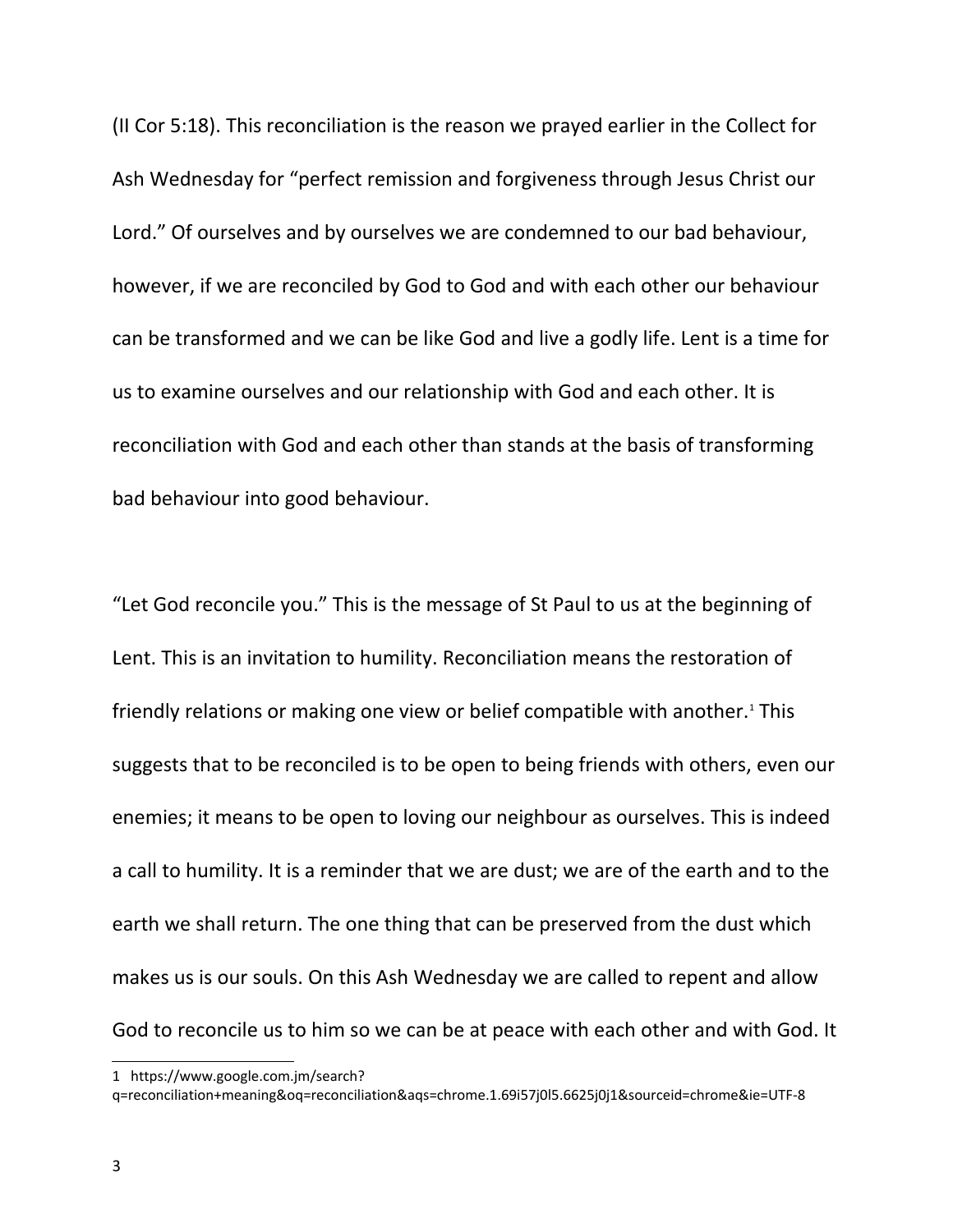is only on the basis of repentance and a commitment to live humble – humus – that we will be reconciled with God and with each other. It is as God reconciles us that we will be at peace with God and with each other. The result of reconciliation means we can sing with the song writer: "When peace like a river attendeth my way; when sorrows like sea billows roll; whatever my lot thou hast taught me to say it is well it is well with my soul." A soul reconciled to God is at peace with God and with each other. This is the basis of good behaviour in our society.

Not only does St Paul say that we are to let God reconcile us he also says, "this we ask you in the name of Christ." Here the Apostle Paul begs the saints of the Church to allow Christ to be the standard of the faith they live by on a daily basis. To ask that God reconcile us in the name of Christ is to say we are willing to conform our lives to that of Christ. It means a willingness to live by the standards of Christ. It is that standard that is at the base of good behaviour in the world. It is a willingness to surrender ourselves to God, with a commitment to live for God and not for ourselves. You see fiends as human beings we are naturally selfish. We are prone to look out for ourselves and our families rather than for our neighbours and our enemies. Living a life reconciled to God in Jesus Christ enables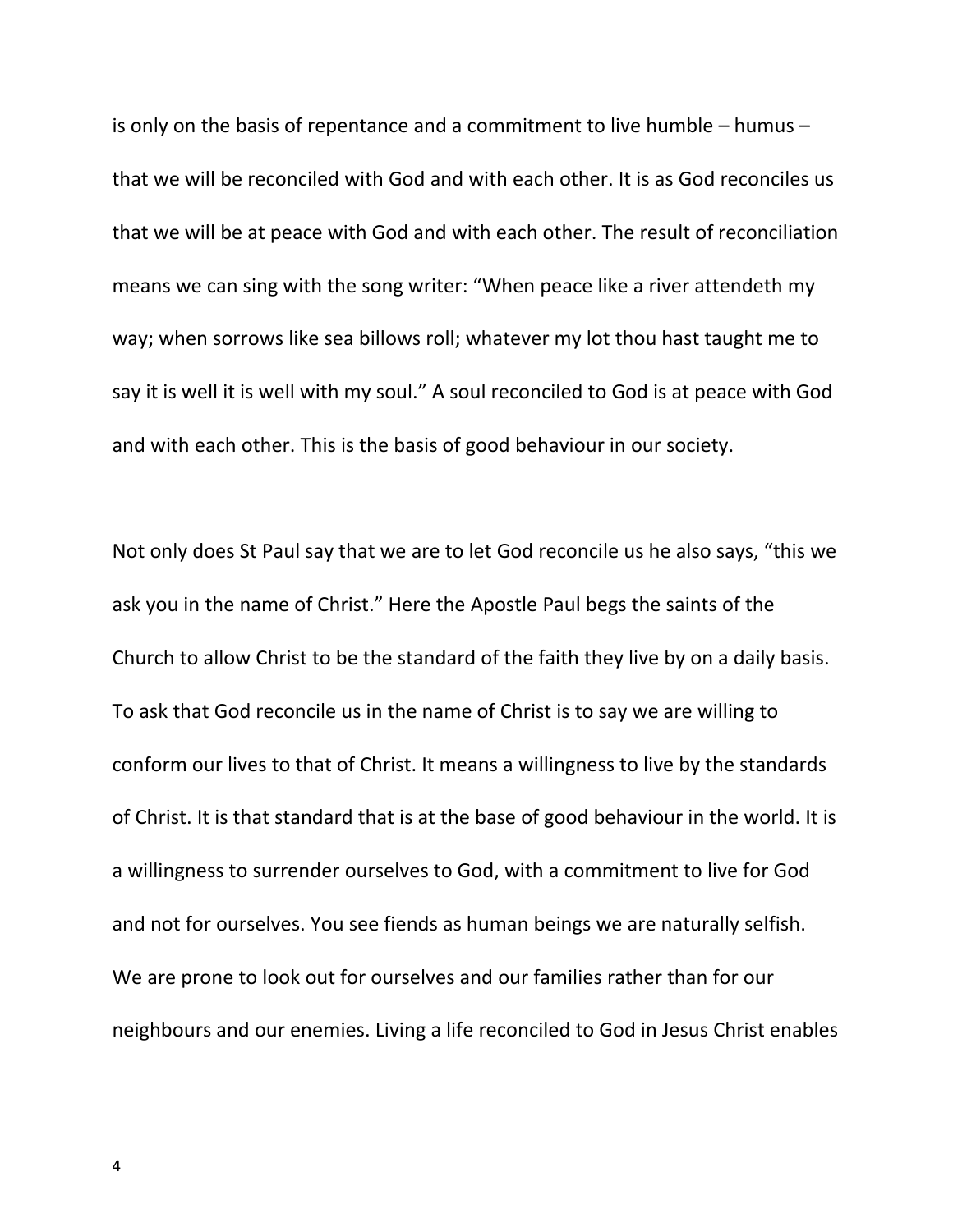us to change that direction of selfishness and instead live a life of selflessness, that is, to live for others.

One of the reasons I feel I am a priest today is the early lessons in living for others which I was taught by my parents. My mother would go to the market on a Saturday and purchase items not only for us but for a number of elderly persons in the community. On Sunday mornings they would wake the eight of us as children, put us in pairs, and send us with a small package of food to these elderly persons. We would have to deliver these packages and return home to have breakfast and get ready for Church. From very early in life therefore I was taught the importance of living for others and not living for myself. Today I watch people who live for themselves rush past me to get ahead, totally ignoring the fact that I exist. I go to the tax office to pay a bill, for example, and watch people who skip the line as they feel they are busier than I am. Very often I have to remind them that I am a person too and my business is just as important as theirs. It is in living by the standards of Christ that we learn to surrender ourselves to God in order to be reconciled to God for Christ sake.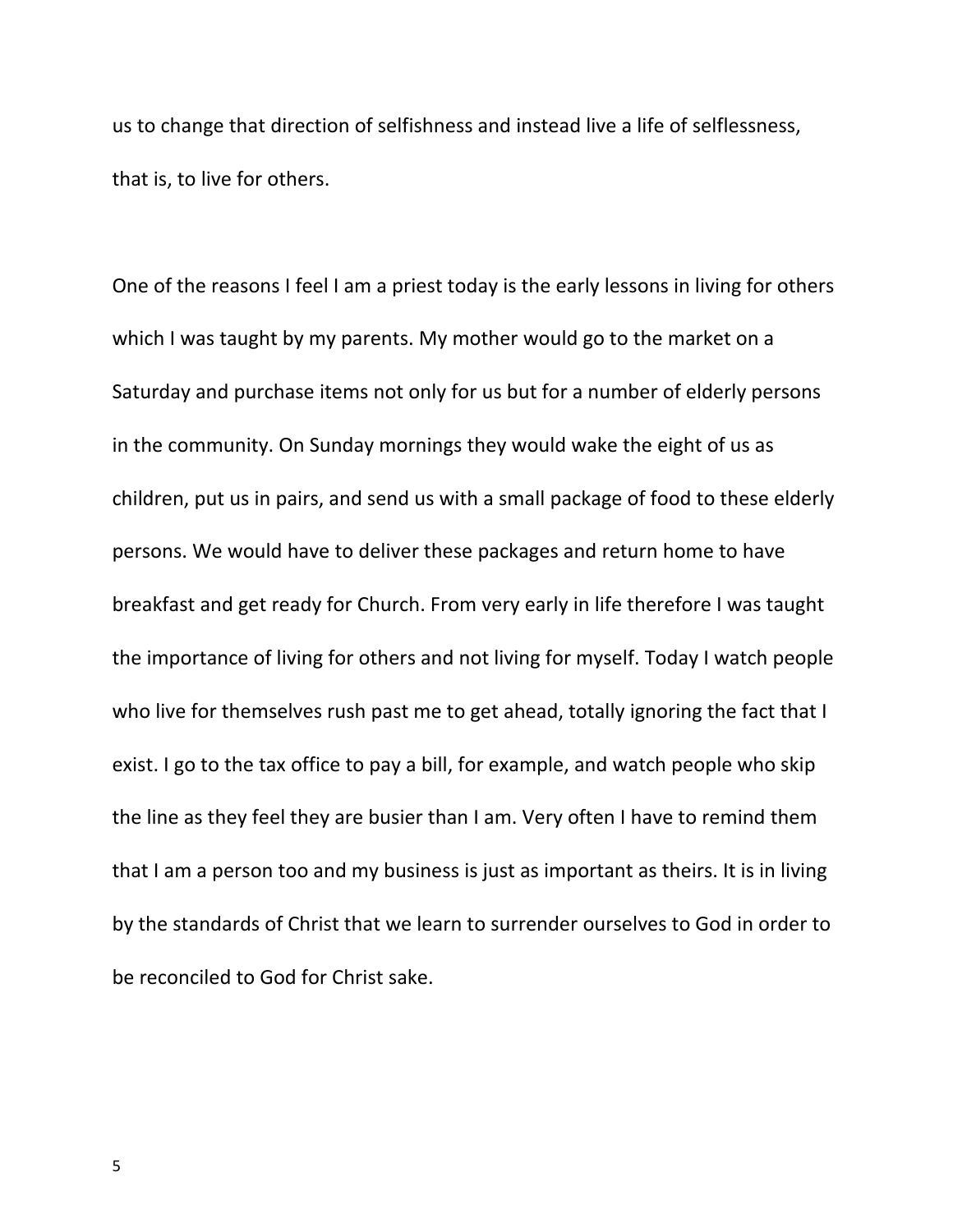The story is told of an elderly woman who was on her death bed. Her last request was for her children to take a box of jewels to her. This is a box in which she kept all her jewels over the years. Upon receiving the box she invited all her children to gather around her. She gave each one a piece of jewel from the box. Finally a silver ring was left in the box. One of the daughters said to her, "Mommy, you forgot a silver ring left in the box." To which the mother replied, "that ring was given to me by my grandmother; I am going to keep it." The mother died the same night. The daughter who tells this story said she cried when she saw the ring as she knew her mother was no longer able to use the ring.

Friends, some of us are like that woman with the ring. We do not want to let God of life and let God reconcile us in Jesus Christ. We want to hold on to self; we want to hold on to things; we want to hold on to power; we want to hold on to status, power and prestige. None of these things are able to reconcile us to God in Jesus Christ. Lent is a time for us to let God reconcile us in Jesus Christ. It is a call for us to be humble and to live our lives in obedience to God. Bad behaviour is the result of people who refuse to be humble and to live in obedience to God. Let God reconcile you for Jesus Christ sake.